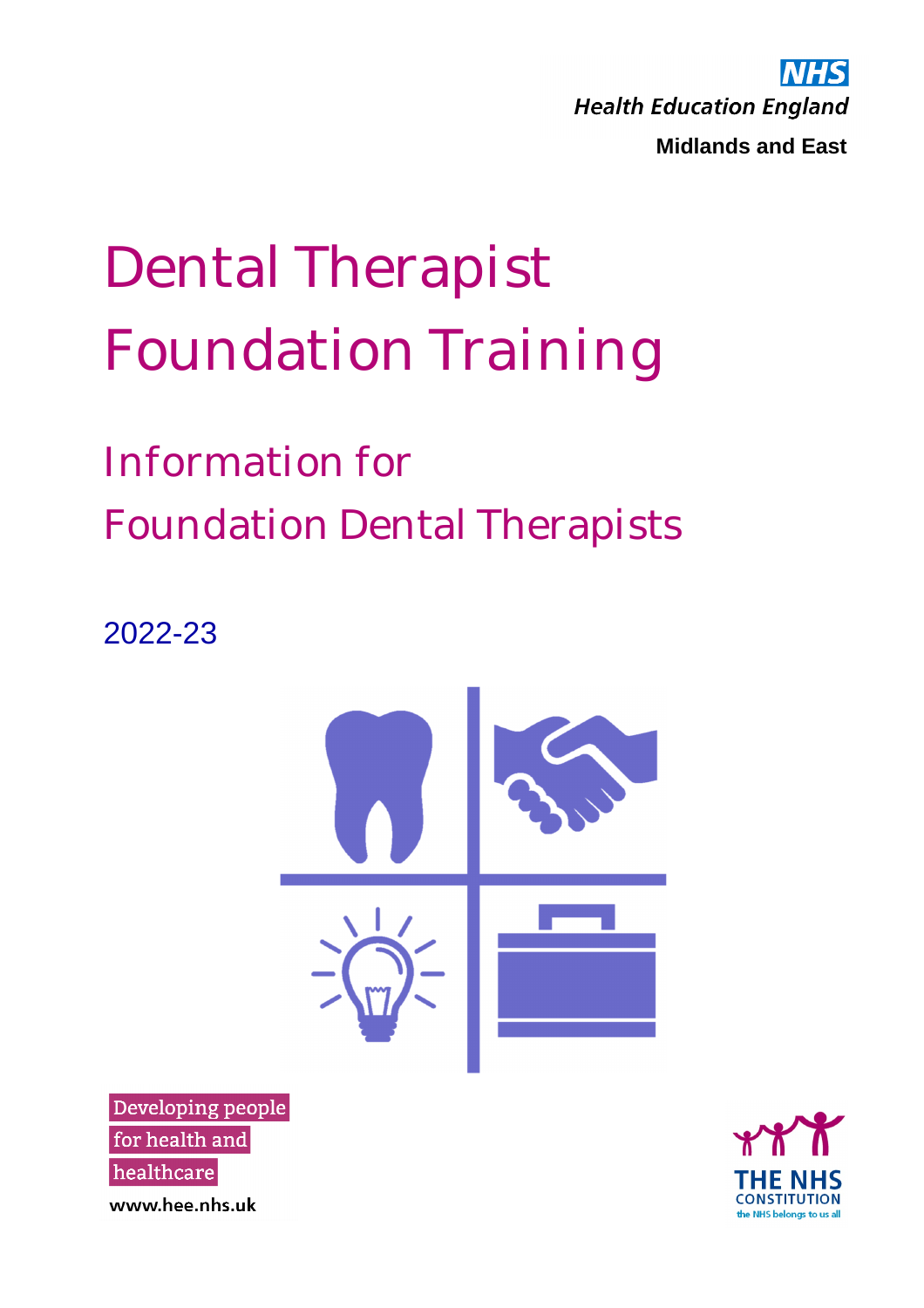## **Contents**

| <b>HEE Midlands and East Information</b>                |   |  |
|---------------------------------------------------------|---|--|
| <b>Dental Therapist Foundation Training</b>             |   |  |
| Introduction                                            | 2 |  |
| The Training Practice                                   | 2 |  |
| Employment                                              |   |  |
| Salary                                                  | 2 |  |
| The Study Day Programme                                 | 2 |  |
| The Scheme and Course                                   |   |  |
| <b>Speakers and Contributors</b>                        |   |  |
| Assessment and Recording of Progress                    |   |  |
| Completion of Foundation Training                       |   |  |
| Application and Appointment to Practices                | 3 |  |
| <b>Foundation Dental Therapist Person Specification</b> |   |  |
| <b>Study Day Topics</b>                                 |   |  |

### HEE Midlands and East

Regional Postgraduate Dental Dean Midlands & East **Mr. Andrew Dickenson** FDS RCPS Glasg, BChD

Deputy Dental Dean for Early Years

**Mrs. Deborah Manger** BSC BDS MFDS

Programme Lead **Mrs. Jodie Mahoney** EDH EDT PGCert Med Ed

Administrative Lead **Ms Peta Wright**

**Mrs. Patti Bradshaw**

Contact contact contact contact contact contact contact contact contact contact contact contact contact contact contact contact contact contact contact contact contact contact contact contact contact contact contact contac



Page Number 1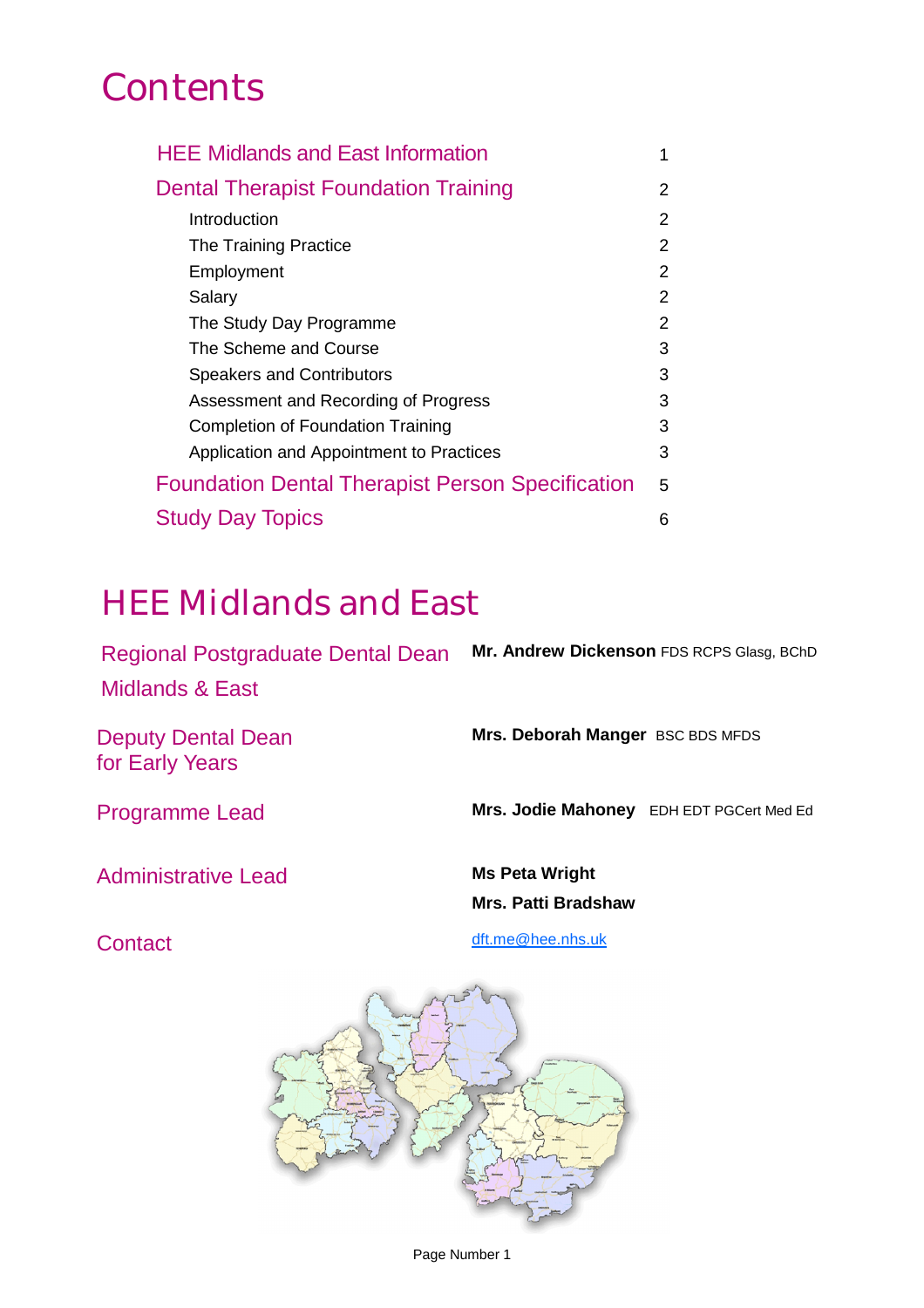## Dental Therapist Foundation Training

#### **Introduction**

The Dental Therapists Foundation Training Scheme has been set up and designed to equip recent dental therapist graduates with the necessary training and education required to continue to develop and expand the clinical and personal skills learnt as a student, and to gain the skills required to work successfully in a general dental practice environment. The scheme covers the Midlands & East Region of Health Education England.

The Scheme is for Dental Therapists within the first two years of qualification. Emphasis is placed on continuing professional development throughout the course as well as increasing clinical skills and confidence. One of the aims of the Dental Therapist Foundation Training Scheme, is to encourage critical thinking and evidence-based practice.

Application to the course as a Foundation Dental Therapist (FDT) is by completion of an application form which can be downloaded from the HEE Midlands and East website [here](https://heeoe.hee.nhs.uk/node/8126) . The closing date for applications is the  $29<sup>th</sup>$  April 2022.

#### **The Training Practices**

The approved Training Practices will be located across the HEE Midlands and East Region. The role of the Educational Supervisors on the scheme is to provide support to the FDT. This will be in the form of: clinical support in the surgery, where necessary; one to one teaching in the form of tutorials and advice; and assistance with non-clinical issues of general practice. All the Educational Supervisors will have demonstrated a commitment to training and education as well as having been judged to offer both the guidance and the practising environment necessary to provide a good training experience.

Allocation to approved Educational Supervisors and Training practices will take place during June 2022.

#### **Employment**

Each practice will provide places for two FDTs each of whom will spend two days undertaking clinical work in the practice between Monday and Thursday according to a schedule determined at the start of year. Both FDTs are expected to attend a third day (Friday) for Scheme Study Days, eLearning or administrative tasks. You will thus be employed for 21 hours per week. This will allow you to manage patients free from financial pressures and give you the benefit of an assured income at the end of the first month in practice. You will have a contract of employment and will be entitled to 28 days annual leave, plus bank holidays, *pro-rata* to the number of days you work in the practice. You may not take holidays that coincide with the study days. The scheme, and your employment, starts on 1st September 2022 and finishes on the 31st August 2023.

#### **Salary**

This is an employed position, and the salary is based on the NHS Agenda for Change salary scale, Band 5, 2 years experience. Details of the current rates are available [here,](https://www.healthcareers.nhs.uk/working-health/working-nhs/nhs-pay-and-benefits/agenda-change-pay-rates/agenda-change-pay-rates) and will be set *pro-rata* to the number of hours you work at the practice. This does not mean you are an NHS employee, the salary is simply based on the NHS pay scale. Your employment is directly with the practice.

#### **The Study Day Programme**

The educational programme for the scheme consists of approximately 15 study days throughout the year, usually held on Fridays. Study days may take place at the Birmingham Dental Hospital or Kings Mill Hospital in Nottingham. However, during the coronavirus pandemic, many study days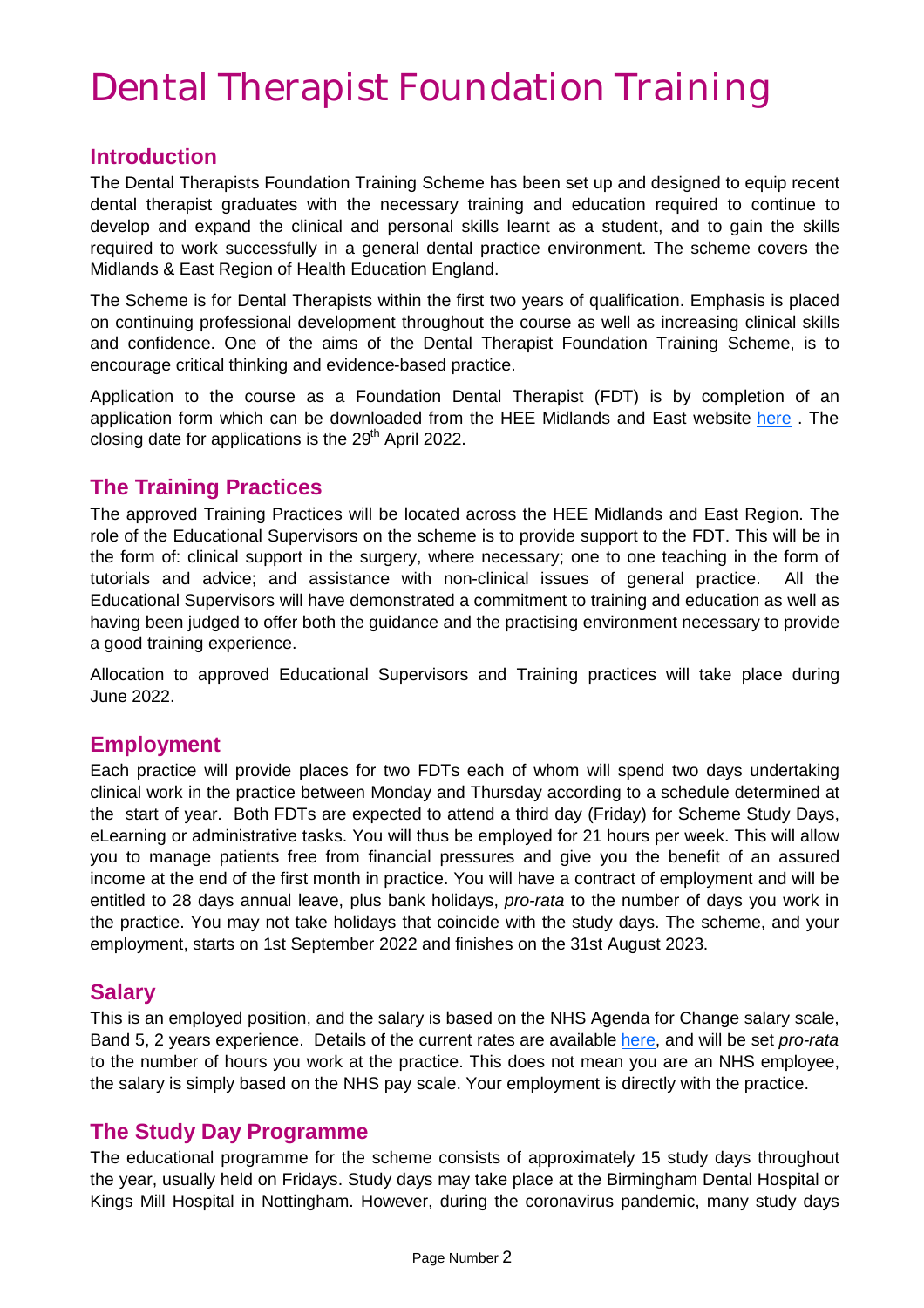have been held on-line and will be carried out in this way for the foreseeable future. Sessions are normally held from 9.30am - 4.30pm with suitable breaks for lunch and refreshments. There will be a mixture of presentations and problem solving seminars, workshops and 'Hands-on' experiences. The courses are centrally funded, so there is no charge for attendance.

The study day course is part of your appointment and attendance is mandatory. If you miss a session (e.g. through ill health) you should attend another study day, agreed with the Programme Lead, to ensure that you have completed the educational programme. This may have to be at your own cost.

#### **Speakers and Contributors**

The presenters of each session are highly regarded in their particular field of activity. They are, however, asked only to guide sessions and it is hoped that FDTs will involve themselves fully in the discussions and share their own experiences and ideas with the rest of the group. Group learning is an extremely powerful educational method and reinforces the concepts of experiential and peer review. Some study days may be shared with the Dental Foundation Trainees, and these will provide extended opportunities for team learning and discussion.

#### **Assessment and Recording of Progress**

An online e-Portfolio will be used throughout the period of training. This has various elements, commencing with the agreed record of discussion between you and your Educational Supervisor at the start of the programme, where each records their expectations of what is to be achieved. During your induction you will complete a record of your current clinical experience, which with discussion will help guide your learning in practice. There are several sections where you can reflect upon your experiences and progress, and logs to record fully your clinical activity.

During the year you will be assessed by your Educational Supervisor and other colleagues using nationally recognised assessment tools, and these are supplemented by Multi Source Feedback and Patient Satisfaction questionnaires. These are to ensure that you receives regular structured feedback and are aware of your progress. You will also be expected to complete a clinical record keeping review, a Clinical Case Presentation (to be judged) and elements of the e-LIFT reflective modules.

There are no formal examinations, but there are progress reviews at intervals during the year and at the end of the training programme. These reviews are carried out by independent Panels who will look at the evidence contained in your ePortfolio.

#### **Completion of Foundation Training**

Completion of Foundation Training will be based on attendance of the Study Day Programme, Completion of the Portfolio, Audit, Key Skills, Case Presentation, Exit Interview and Trainer/ Programme Lead reports. A certificate will be issued on completion of Foundation Training.

#### **Application and Appointment to Practices**

To apply for a place on the Scheme you must download and save an application form from the HEE Midlands and East website [here](https://heeoe.hee.nhs.uk/node/8126). The form is an interactive .pdf which must be opened and completed on a computer using Adobe Reader, which can be downloaded from the Adobe website [\(http://www.adobe.com/products/reader.html](http://www.adobe.com/products/reader.html)). The form will not open on a phone or other mobile device.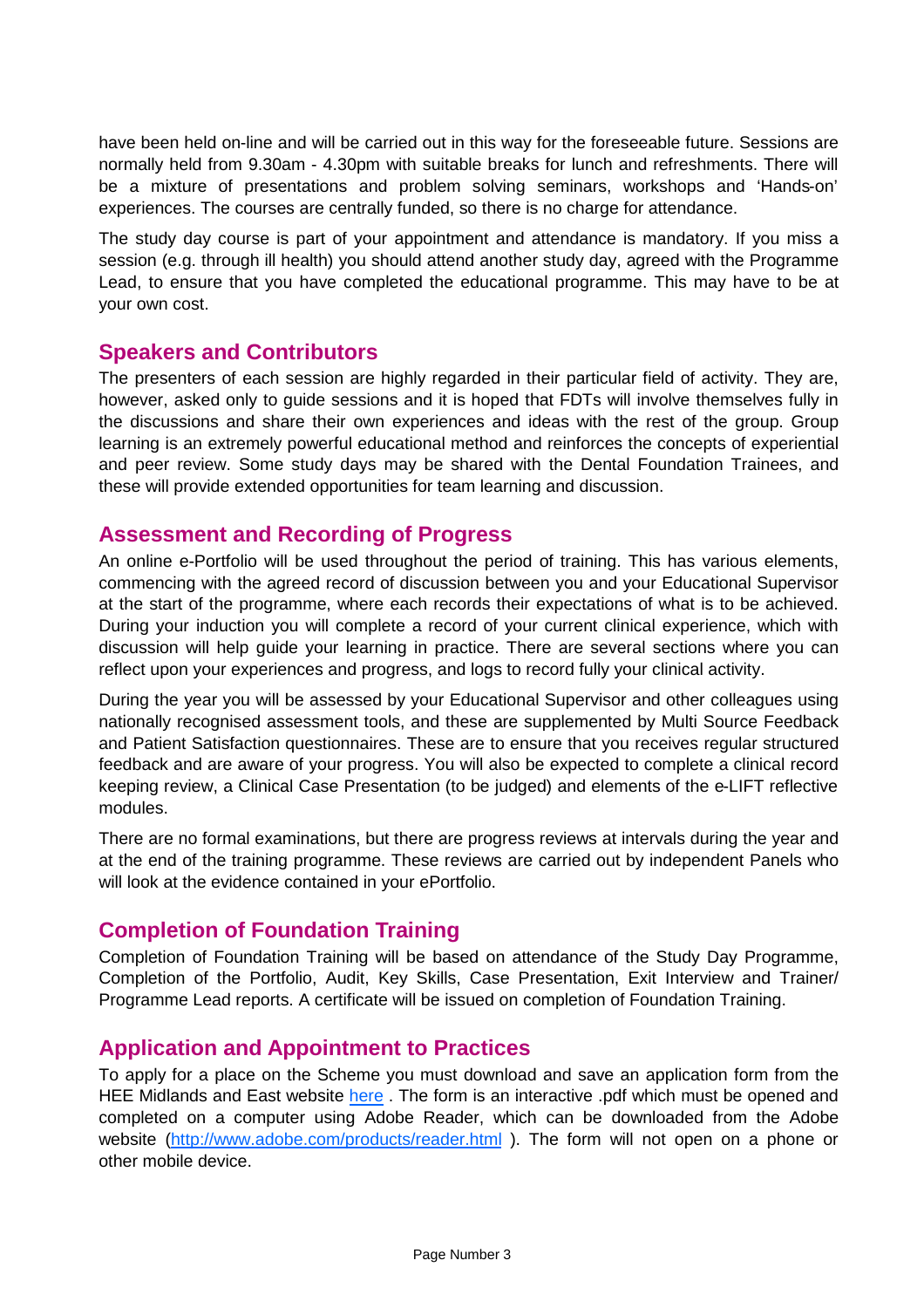There are several sections to the form. You need to provide details about yourself, and about your experience and eligibility for the Scheme. There is also a section which requires you to provide four Supporting Statements. These invite you to outline your reasons for wishing to undertake Foundation Training and to describe and reflect upon your skills and experiences.

When you have completed the form, you will need to sign it electronically using Adobe Reader. The signed form then needs to be saved and emailed to [DFT.ME@hee.nhs.uk](mailto:DFT.ME@hee.nhs.uk) to arrive at HEE-M&E before noon on Friday 29th April 2022. Late applications or incomplete applications will NOT be accepted.

Your form will be marked and scored by an independent panel. The panel will be assessing your application not only on your eligibility for the Programme but also for your answers to the four Supporting Statements within the form. They will be assessing these for Content, Clarity and Reflection.

When all the applications have been marked, they will be ranked by score, and the top ranking applicants will be offered a place on the Scheme.

Allocation to the Training Practices will be by a ranked selection process. If you are appointed to the Scheme, you will be asked to rank your choices of the Training Practices available and applicants will be then allocated their choices in order of their application score ranking. Full details of all the Training Practices will be available on the HEE M&E website for you to make meaningful decisions.

Once allocations have been made, the appointed applicants will be able to contact the practice and arrange directly working days, contracts and other details required for employment. Information about the Study Days, together with logins for your ePortfolio and eLearning will come from the Programme Lead or the HEE admin team.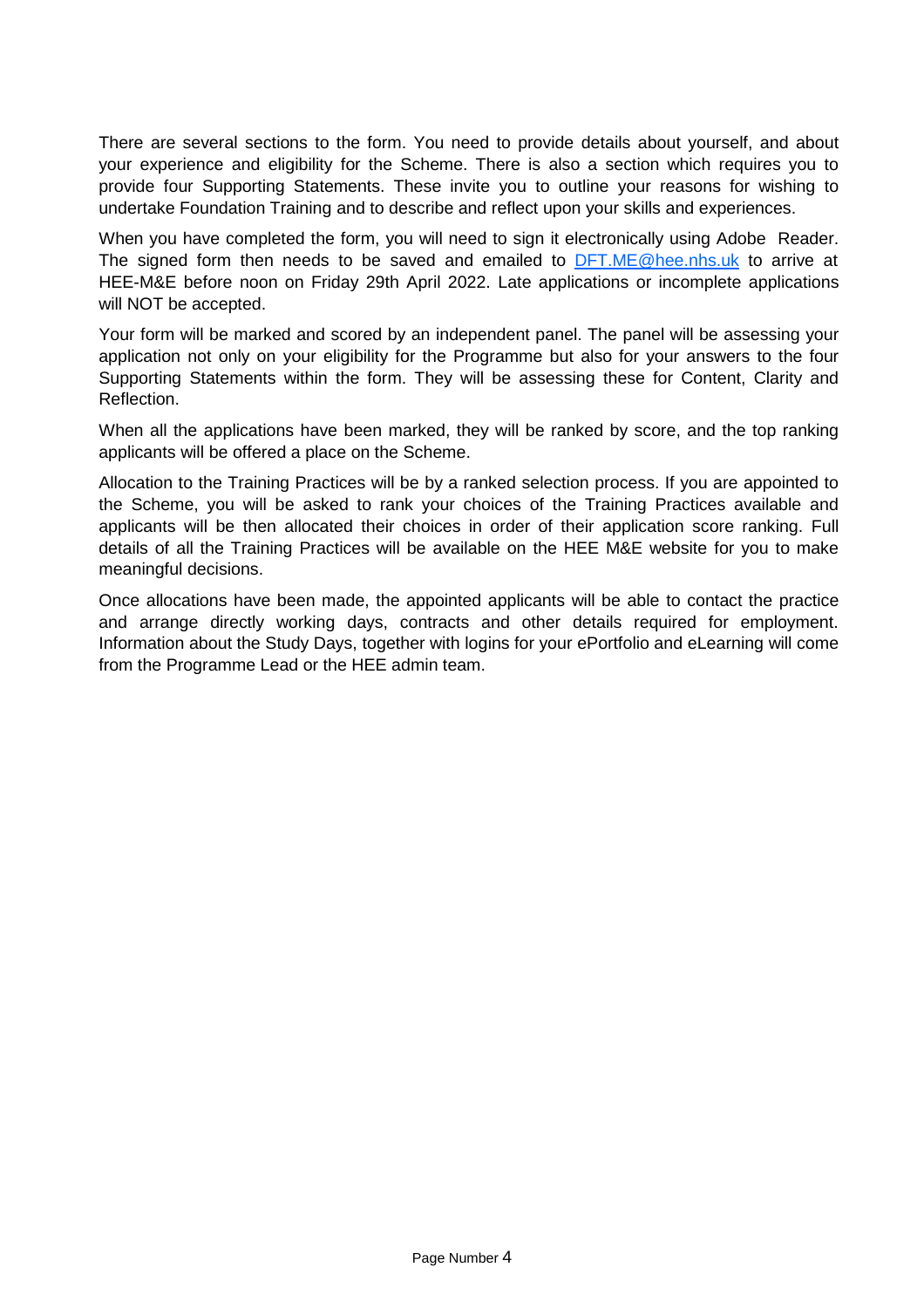## Foundation Dental Therapist Person Specification

|                                     | <b>Essential</b>                                                                                                                                                                                                                                                                                                                                                                                                                                                         | <b>Desirable</b>                                                                                                                                                                                                                                                                                                                                                                          |
|-------------------------------------|--------------------------------------------------------------------------------------------------------------------------------------------------------------------------------------------------------------------------------------------------------------------------------------------------------------------------------------------------------------------------------------------------------------------------------------------------------------------------|-------------------------------------------------------------------------------------------------------------------------------------------------------------------------------------------------------------------------------------------------------------------------------------------------------------------------------------------------------------------------------------------|
| <b>Qualifications</b>               | Eligible for registration with the GDC<br>Qualified as a Dental Therapist in the<br>UK within the last 3 years                                                                                                                                                                                                                                                                                                                                                           | Less than 24 months postgraduate<br>experience in dentistry                                                                                                                                                                                                                                                                                                                               |
| <b>Clinical</b>                     | Basic life support skills<br>$\bullet$<br>Understanding of clinical risk<br>management<br>Appropriate level of clinical<br>$\bullet$<br>knowledge<br>Clear, logical thinking, showing an<br>analytical/scientific approach<br>Good manual dexterity and hand/eye<br>$\bullet$<br>co-ordination                                                                                                                                                                           |                                                                                                                                                                                                                                                                                                                                                                                           |
| <b>Communication</b>                | Communication and language skills.<br>$\bullet$<br>(The ability to communicate clearly<br>and intelligibly in written and spoken<br>English, The ability to build rapport,<br>listen, persuade, negotiate)                                                                                                                                                                                                                                                               | The ability to produce legible notes                                                                                                                                                                                                                                                                                                                                                      |
| <b>Management</b><br>and Leadership | Ability to prioritise clinical need<br>$\bullet$<br>Ability to organise oneself and own<br>$\bullet$<br>work<br>Experience and ability to work in<br>$\bullet$<br>multi-professional teams<br>Decisiveness and accountability<br>(The ability to take responsibility and<br>make decisions)                                                                                                                                                                              | Information technology skills<br>$\bullet$<br>Flexibility<br>(able to change and adapt, respond<br>to rapidly changing circumstances)<br>Thoroughness<br>$\bullet$<br>(Is well prepared, shows self-<br>discipline/commitment, is punctual<br>and meets deadlines)<br>Shows initiative, drive and<br>$\bullet$<br>enthusiasm<br>(self starter, motivated, shows<br>curiosity, initiative) |
| <b>Professionalism</b>              | Uses a non-judgmental approach to<br>patients and colleagues.<br>(regardless of their sexuality,<br>ethnicity, disability, religious beliefs<br>or financial status)<br>Meets professional health<br>requirements<br>Interpersonal skills<br>(See patients as people, empathise,<br>work co-operatively with others, open<br>and non-defensive, sense of humour)<br>Shows knowledge of evidence-<br>$\bullet$<br>informed practice<br>Shows awareness of own limitations | Demonstrates breadth of<br>experience and awareness in and<br>outside dentistry<br>Demonstrates use of evidence-<br>$\bullet$<br>informed practice<br>Resilience<br>(able to operate under pressure,<br>cope with setbacks, self-aware)<br>Probity<br>$\bullet$<br>(displays honesty, integrity, aware of<br>ethical dilemmas, respects<br>confidentiality)                               |